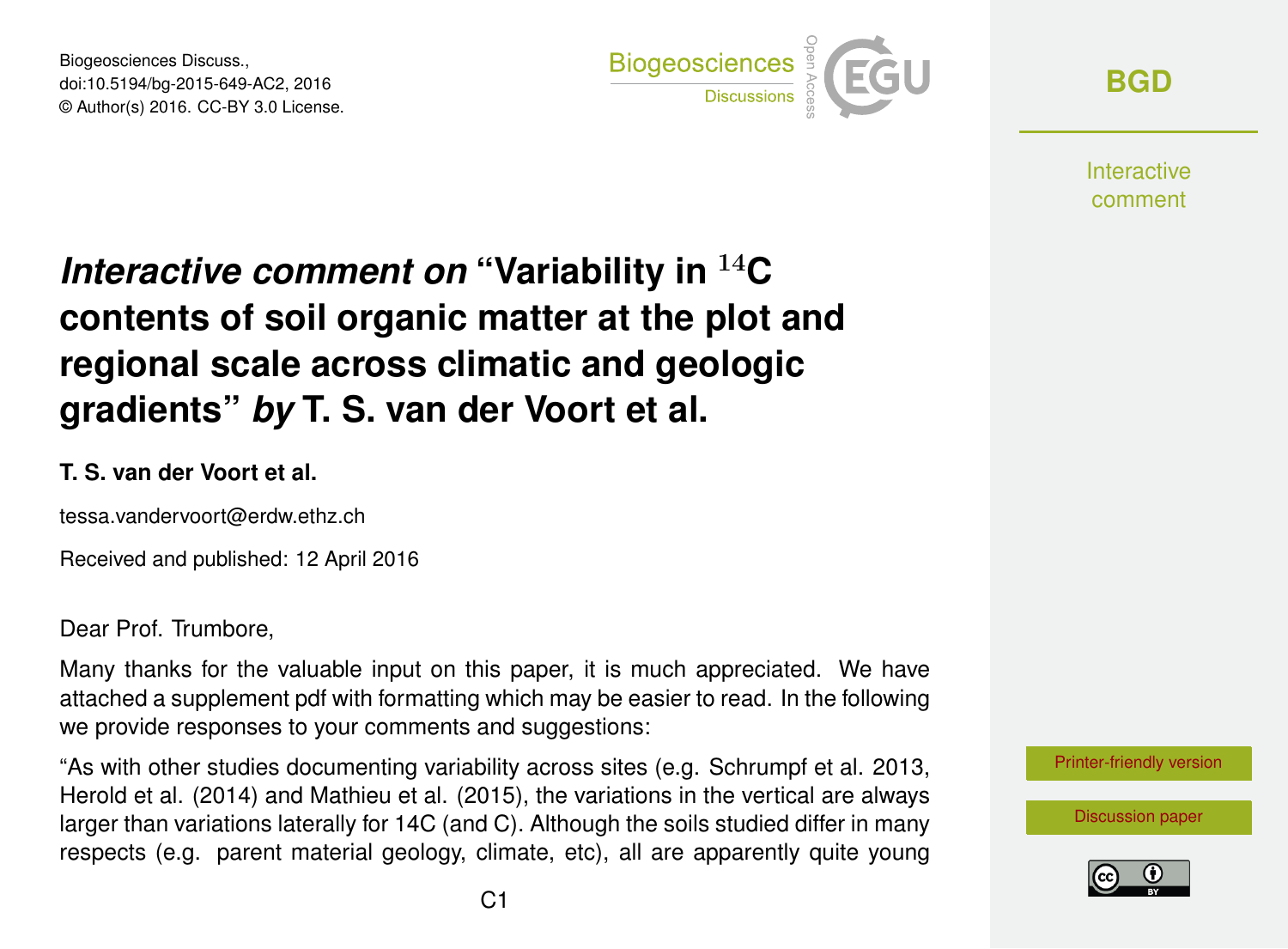soils (developed on moraines or outwash fans). This is pointed out in the paper (lines 329-330), but perhaps could be highlighted a bit more than it is as an explanation for similarity among soil profiles. "

–> thank you for this suggestion, we have incorporated this point in: line 282 "Soil formation for the soils studied here initiated after the last glacial retreat and can hence be assumed to have started to form simultaneously, which may explain the similarity in their 14C distribution with depth."

 $\rightarrow$  we have also incorporated the Mathieu paper (which indeed came out as this was submitted). Line 256 "Mathieu et al., (2015) also found that the carbon dynamics in deeper soils are not controlled by climate but rather by pedologic traits, whereas topsoil carbon dynamics were found to be related to climate and cultivation."

The authors should add more information to Table 1, including total soil depth - are these also all shallow soils, or do the soils continue deeper than the depth-specific sampling? Although the authors investigated the predictive capability of a number of factors, such as clay content, pH, etc., the reader never knows the range of these values (they are not given in Table 1, please give at least a profile average here for the factors used in the multi-regression). Maybe the lack of difference (except for the Podzols) arises from the overall similarity in these factors of many of the soils studied? The differences in C content would seem to indicate not, but the reader is not able to judge.

–> thank you for this suggestion. We have added this information in Supplement Table 1 as there was insufficient space in the original table. (1) to Supplement table 1 has been added. a. Clay, sand, silt, pH content of the 0-5 cm layer average of a single profile. The 0-5 cm layer was chosen as it was the most heavily studied. b. Range of total soil depth as determined during the 1990's sampling of the WSL LWF campaign c. Bulk density in a single profile for the 0-5 cm layer as determined in the field. Description of method can be found in method section. d. Carbon stocks for 0-5 cm layer

## **[BGD](http://www.biogeosciences-discuss.net/)**

Interactive comment

[Printer-friendly version](http://www.biogeosciences-discuss.net/bg-2015-649/bg-2015-649-AC2-print.pdf)

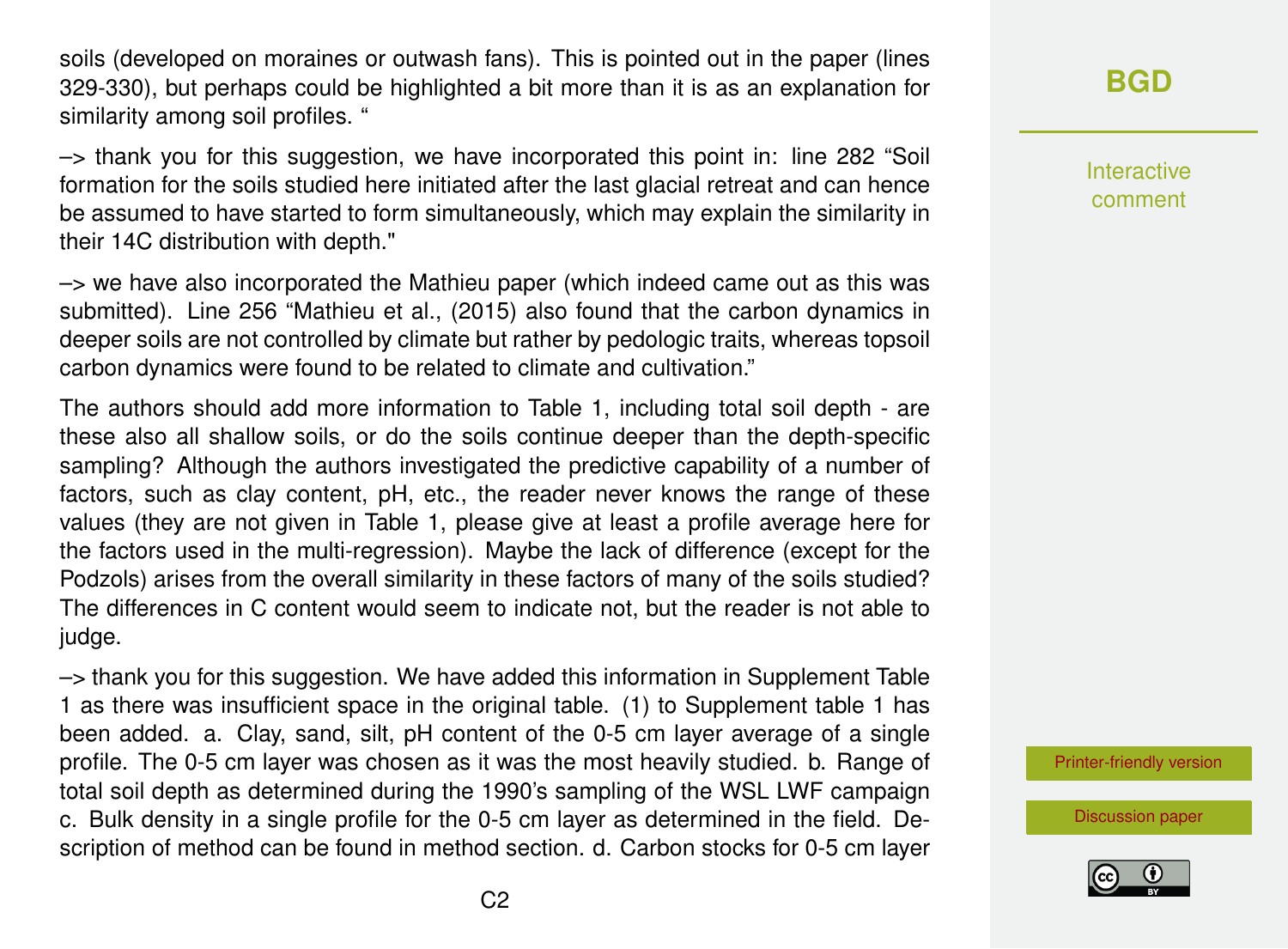calculated by multiplication of density (gsoil/cm3)  $\times$  carbon concentration (gC/gsoil)  $\times$ layer length (cm) =  $(qC/m2)$ . This data was not included initially because the bulk density measurements were derived from single profiles. But as you requested we now added it. The bulk density method is now described in the methods section:

Line 89 "These samples were taken using steel cylinders of 1000 cm3 volume (for layers with a thickness of at least 10 cm) or 458 cm3 volume (for thin layers with less than 10 cm thickness). Volumetric samples were dried at 105  $\degree$ C for 48 hours minimum until the resulting mass remained constant. The density of the fine earth was determined based on oven-dried volumetric soil samples and sieving the samples in a water bath to quantify the weight of stones >2 mm. The volume of stones was calculated by assuming a density of 2.65 kg/m3 for stones (Walthert et al., 2002)."

Also, although all of these are forested sites, is there any evidence that they were previously unforested (e.g. Ap plow layers)?

–> thank you for this suggestion, these sites have been forests for at least several hundreds of years (Gosheva et al., in prep, personal communication) as shown in older Swiss maps. Furthermore, the sites in the WSL LWF campaign are specifically selected to be mature forests (LWF).

A second issue that affects variability is something like the presence or absence of earthworms (for example, these tend to be found in Cambisols but not in Podzols, and they also affect the thickness and age of C in the litter layer. The 'biota' state factor includes in-soil fauna, it could account for some of the differences in variability among the different soil types. Normally such things are noted in profile descriptions, and are semiquantitative; nonetheless they may be important.

–> thank you for this suggestion. We found information on soil biota in some of these sites that we were previously unaware of (Ernst et al., 2008), and have incorporated this suggestion:

## **[BGD](http://www.biogeosciences-discuss.net/)**

Interactive comment

[Printer-friendly version](http://www.biogeosciences-discuss.net/bg-2015-649/bg-2015-649-AC2-print.pdf)

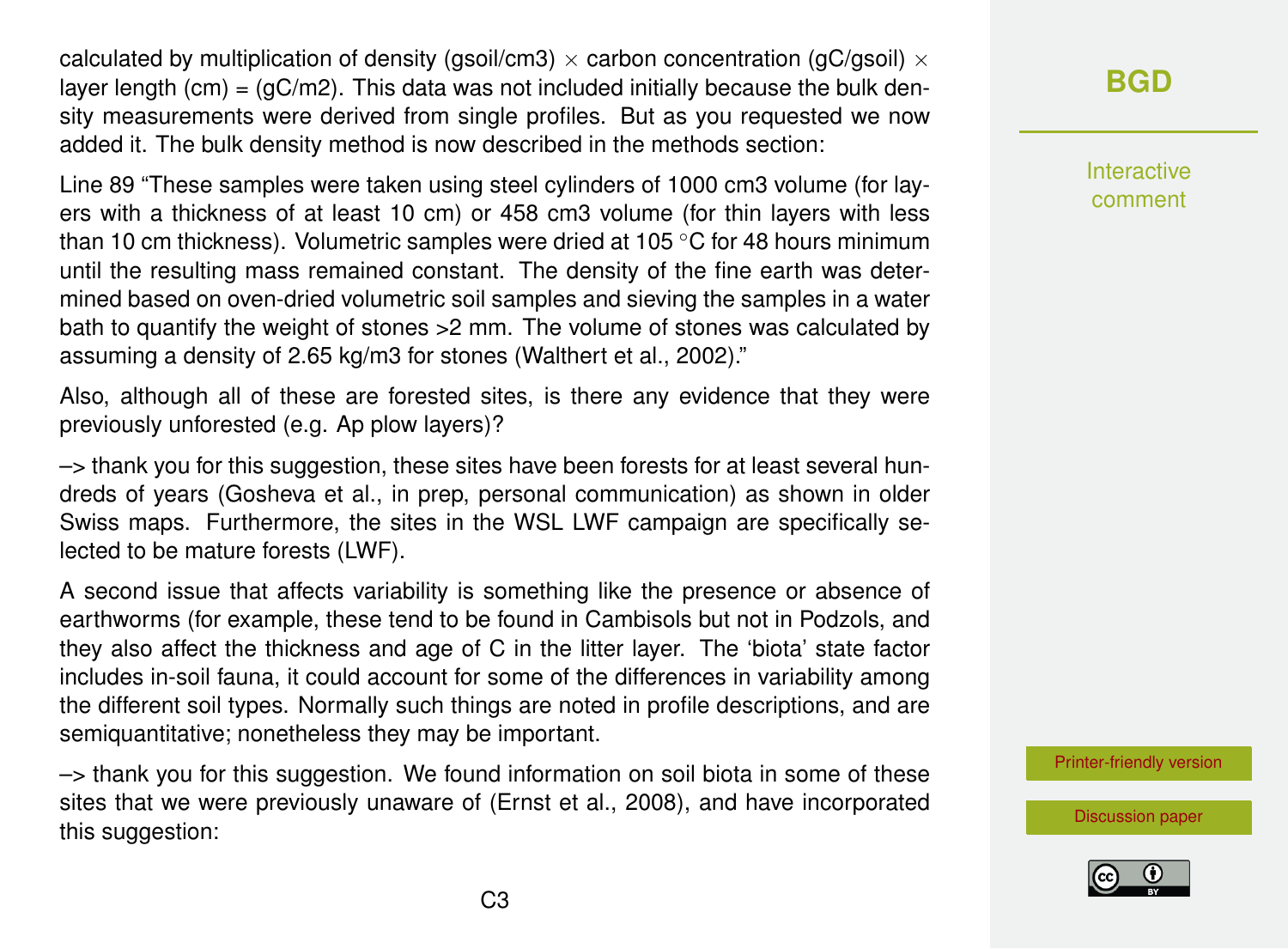Line 271: "Furthermore, the presence of soil fauna (earthworms) at some sites (Bettlachstock, Schaenis, Lausanne, Alptal, Visp and Novaggio) may also complicate the response of carbon cycling to climate due to physical reworking and transport (Ernst et al., 2008)."

Line 325: "Ernst et al (2008) described the presence of earthworms in the Gleysol and Cambisol, but not in the Podzol. Because of constraints on the dataset size, no conclusive quantitative relationship can be established, but we hypothesise that the ubiquitous presence of in-soil fauna and associated transport activities would contribute to an overall increase in homogeneity rather than heterogeneity."

Similar findings regarding similarity of vertical profiles of 14C in different soils were obtained by Mathieu et al 2015, which came out around the time this was submitted; while 14C characteristics are similar at the surface, deeper soils reflect the influence of soil order (something that can be related to geology and vegetation/climate regime and time together). However, that study used global soils, and mixed in with soil order is soil age (there are not young oxisols, or old inceptisols).

–> Thank you for this suggestion, the Mathieu paper indeed came out as this manuscript was submitted, we have incorporated it as stated above. Line 256 "Mathieu et al., (2015) also found that the carbon dynamics in deeper soils are not controlled by climate but rather by pedologic traits, whereas topsoil carbon dynamics were found to be related to climate and cultivation."

A more comparable study to this one would be Schrumpf et al. 2013, which is cited here but it would be interesting to compare their estimates of spatial variability with yours (as a function of depth).

 $\rightarrow$  Schrumpf et al. (2013) HF and oLF values fall within the same ∆14C range the profiles measured in this paper (Fig.8). Because the Schrumpf et al. (2013) paper only refers to values of the fractions and in this current paper only bulk is concerned, we chose not to include a direct comparison. We will be sure to include this information in **[BGD](http://www.biogeosciences-discuss.net/)**

Interactive comment

[Printer-friendly version](http://www.biogeosciences-discuss.net/bg-2015-649/bg-2015-649-AC2-print.pdf)

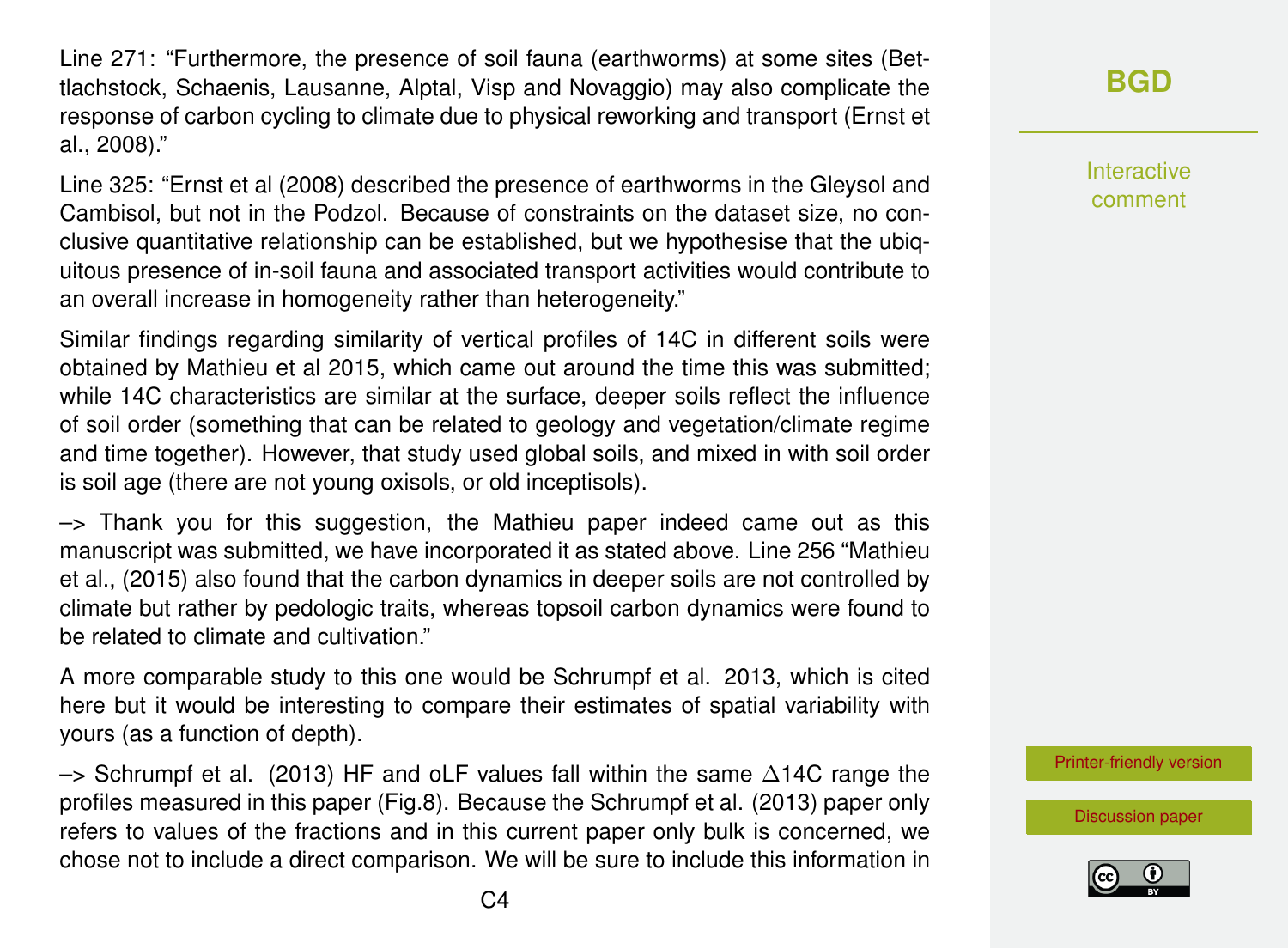planned future papers that include fraction-specific radiocarbon data.

The use of %C as the metric for C content is problematic, especially in litter layers, which can have highly variable bulk density. Is there information to report carbon density gC cm-2 for each of the depth intervals?

 $\rightarrow$  (1) Although this is not part of the normal WSL LWF database, we were able to acquire information of the approximate litter layer bulk density, and we have now included it in Supplement Table 1. (2) Additionally, we have added estimated carbon stocks (N.B., the bulk density is determined based on a single profile proximal to the plot where samples described here were collected), and have included them in the linear mixed effects models. (Supplement Table 1, extended Table 5, 6)

Line 119. Were samples stored in glass jars or paper bags?

 $\rightarrow$  Samples in the WSL Pedotheque are stored in plastic containers. This has been incorporated: lines 64-65: "The LWF sites are all located in mature forests and samples were collected in the during the 1990s and have been stored in plastic containers (Innes, 1995)"

Lines 150-155. If the 14C signature of bulk C was above the contemporary atmosphere 14C, there will be two solutions (two values of k) that can reproduce that value with a single pool model. Which one did you choose, and what reasoning did you use to decide? This needs to be described in the paper.

 $\rightarrow$  This is a very good point. In the cases where two options were possible we chose the option which corresponded with the turnover estimates of the layers above and below, as we assume deeper soil layers to always have slower turnover than shallower soil layers: Line 135 "For the 0-5 cm topsoil layer two MRT were frequently possible, in which case it was assumed the true MRT value of the deeper layer is the one that exceeds the MRT value of the accompanying litter layer, as carbon turnover rates decrease with increasing soil depth."

**[BGD](http://www.biogeosciences-discuss.net/)**

Interactive comment

[Printer-friendly version](http://www.biogeosciences-discuss.net/bg-2015-649/bg-2015-649-AC2-print.pdf)

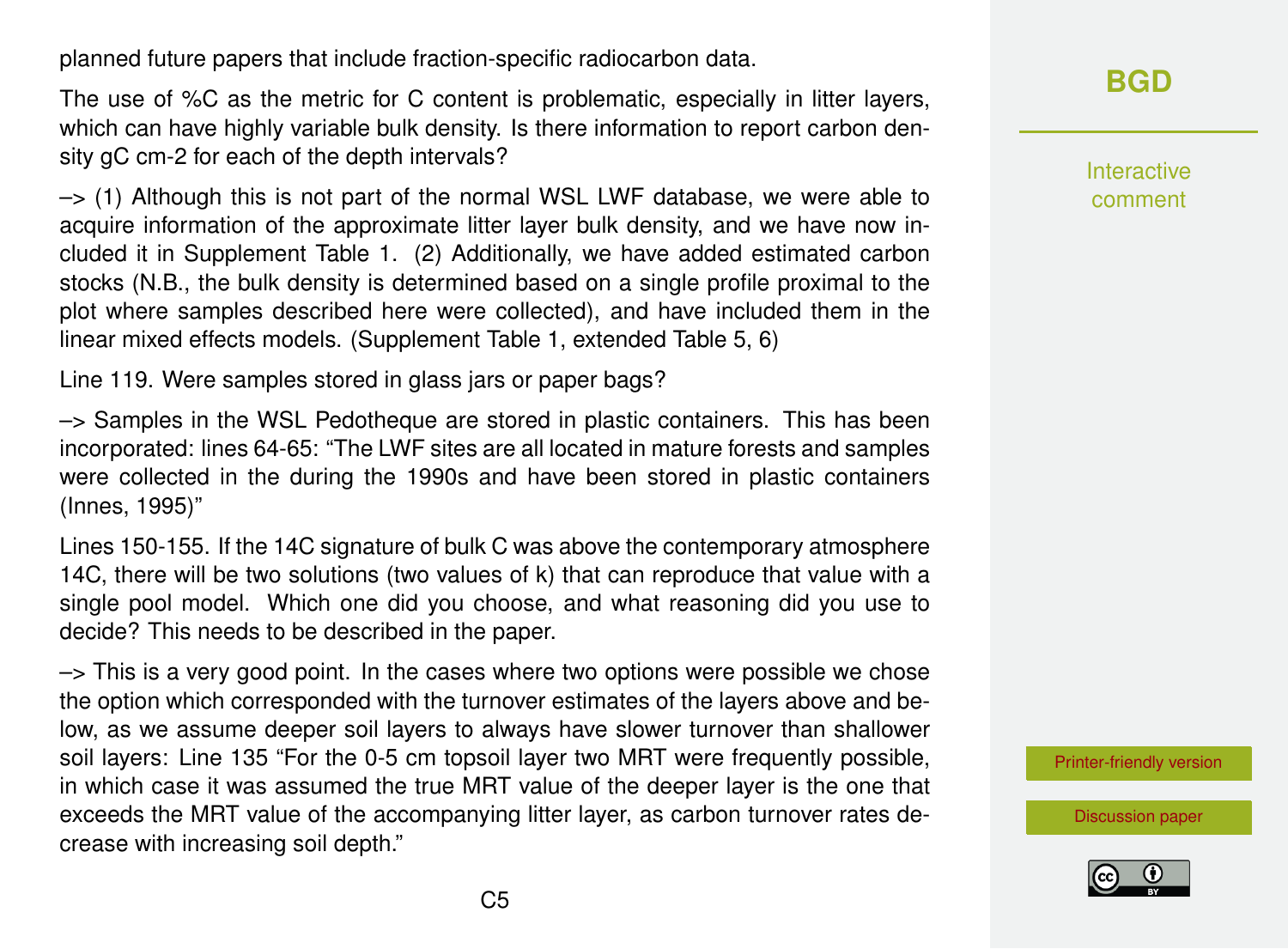Line 172. When you say variables such as clay content, pH, etc were taken as "fixed effects", does that mean you used some profile-averaged value in statistical comparisons? I found this description confusing, can you make it clearer? Also, please give the values for pH, clay, etc in Table 1. If available, cation exchange capacity might also be a useful variable.  $\rightarrow$  This indeed required clarification. First, we used the clay and pH values measured for the layer depth interval identical to that which was measured. Hence, it is not a profile average but sample-depth specific value. We have clarified this in the text: line 156 "The compositional parameters (e.g. clay, pH) are depth interval-specific."

–> w.r.t. cation Exchange capacity: We found more ancillary data that we were previousy unaware of, from which we calculated the CEC (after Blume et al (2002), Lehrbuch Bodemkunde chapter 5) and have now included that in the linear mixed effect models analysis.

Line 271. Schrumpf et al. (2013) found a relationship between the slope of the radiocarbon-depth relationship and dithionite extractable Fe; Herold et al. (2014) also found that Fe(d) was a good predictor of C content. This indicates that a common stabilization mechanism may be operating across their soils, which could also be an explanation for the similarly of depth profiles. Is there any similar measure for these soils (even cation exchange capacity, which is more frequently measured than Fe(d))?

–> We also found ancillary data for Fe and other metals (Fe, Al) extracted by HNO3. within the WSL LWF database for this, and have included it in the linear mixed effect model. However, only in the 0-5 cm layer the linear mixed-effect model indicates a significant positive relation between ∆14C and Fe content, for all other depths the correlation is not significant.

Line 293-4. The link of 14C to MAP as reflecting waterlogging is a bit speculative at the larger spatial scales, though you do have possible evidence from the intra-site variability in soils that have evidence of redox variability (e.g. Figure 6). But at larger

#### **[BGD](http://www.biogeosciences-discuss.net/)**

Interactive comment

[Printer-friendly version](http://www.biogeosciences-discuss.net/bg-2015-649/bg-2015-649-AC2-print.pdf)

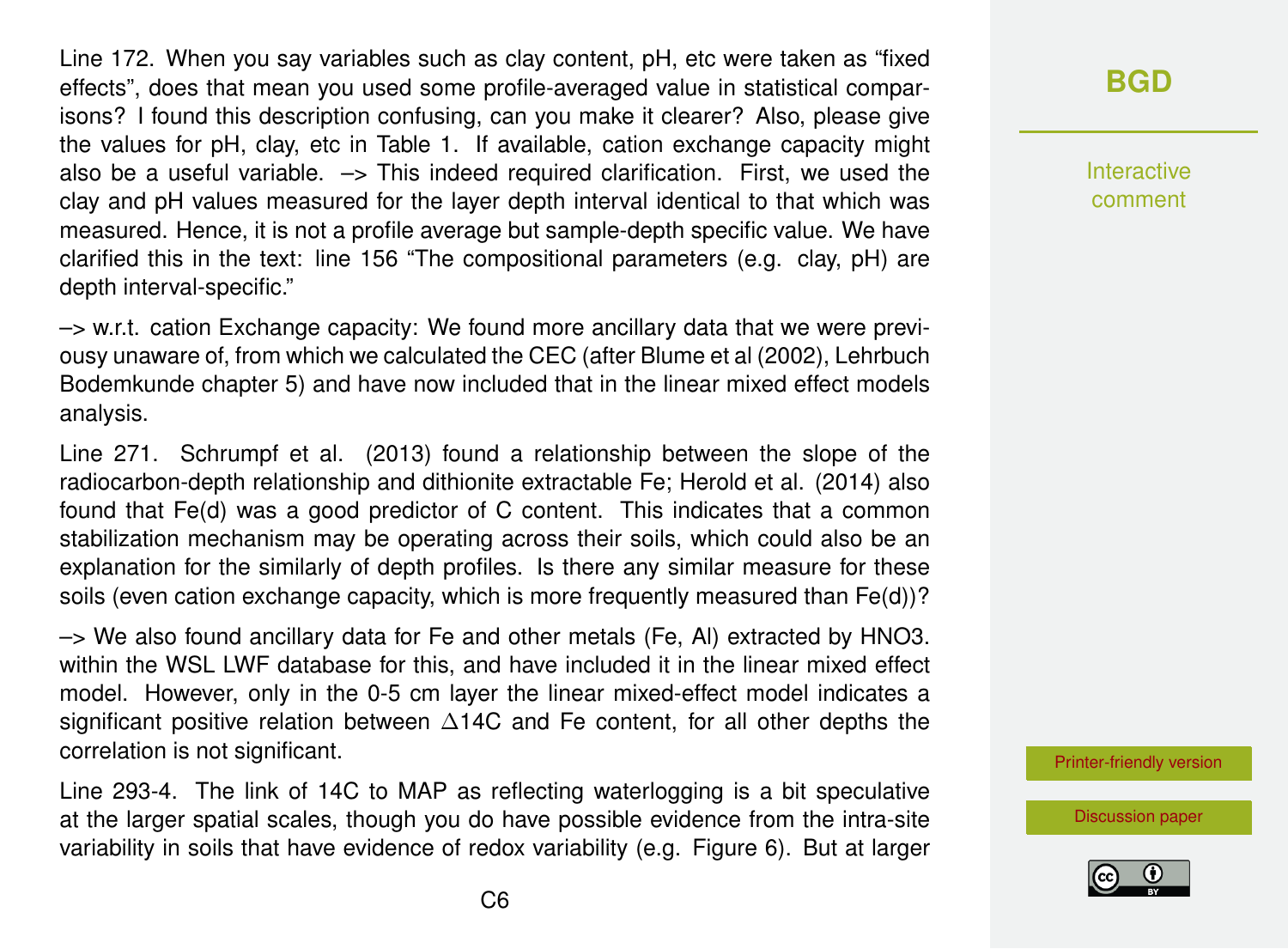spatial scales, would not clay content be expected to be related to drainage (e.g. does this relationship trace to Gleysols and Stagnosols?)

–> Since we only have two sites to compare in this context we feel that we cannot test this, but we adjusted the wording to more accurately reflect the nature of the statement. Line 258 "The strong negative Spearman correlation of ∆14C and MAP at 10-20 cm depth implies a slower turnover that could potentially be caused by increased waterlogging or anoxic conditions induced by higher precipitation."

The next lines, about relief, are also a bit speculative. How was "relief' reported in Table 1 determined? At the microtopographic scale, or the macrotopographic scale? While I agree it may indicate something about erosion in general, it may also be correlated with other factors like parent material, temperature, etc. You need a separate measure (e.g. 137Cs) to say something like this definitively.

 $\rightarrow$  The slope in table 1 was determined on a scale of the larger WSL LWF sites, i.e., several tens of meters in both directions. –> The relief of two sites (Lausanne, lowest variability and Beatenberg, highest variability) have been monitored and the curvature of the larger area has been calculated using ArcGIS. This information was not available for Alptal. From this we can quantitatively observe that the degree of variability varies significantly. The surface in the Lausanne plot hardly has any curvature whilst Beatenberg has strong irregular microtopographic oscillations. This will be added to the supplemental documentation. Line 303. Typo, should be "noted" incorporated

I did not understand lines 304-305: "but when assuming a steady state system, it is reasonable to assume that the speed of incorporation of carbon and hence turnover is directly related to carbon stocks." Do you mean the larger the C stock the faster the turnover should be (e.g. as it is with soil depth, most C and fastest C at the surface?) or do you mean the more 'standard' sense, of largest stocks having overall slowest turnover (e.g. integrating low C concentration over the large volume of deep soil means it has the largest stock, which is associated with slowest turnover). This is a place

## **[BGD](http://www.biogeosciences-discuss.net/)**

Interactive comment

[Printer-friendly version](http://www.biogeosciences-discuss.net/bg-2015-649/bg-2015-649-AC2-print.pdf)

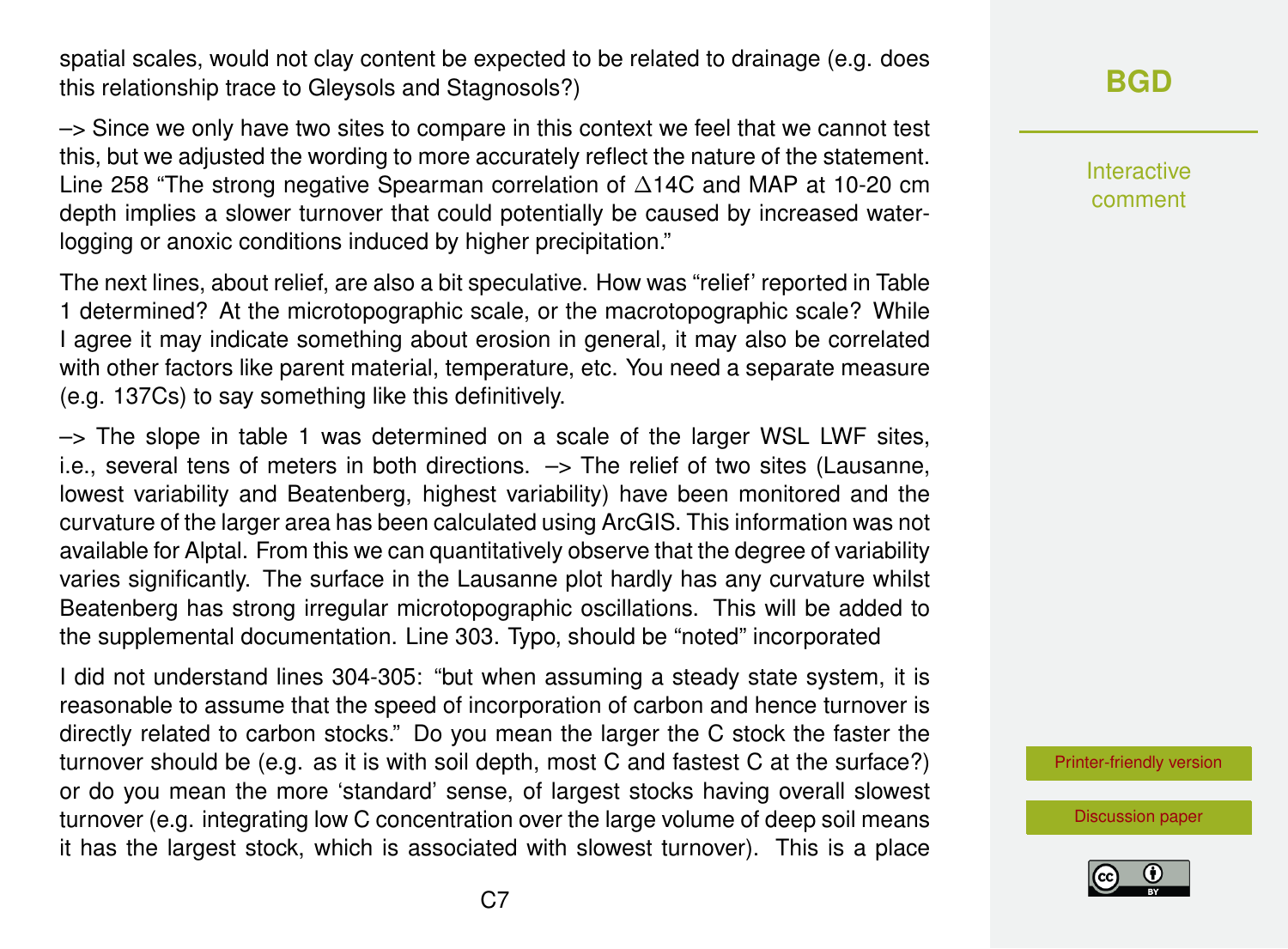where it is important to give C stocks, not just concentrations.

–> This issue was addressed by adding the C stocks. We have clarified the formulation. We meant the "standard" sense, i.e. that larger stocks are associated with slower turnover. Furthermore, the Spearman correlation between MRT and C stocks in the Litter layer gave a strongly significant positive relation (0.77\*\*) indicating that larger stocks are associated with a higher MRT thus slower turnover. This will be incorporated into the results section. Line 275 "in a steady state system it is reasonable to assume slower turnover is coupled to larger carbon stocks".

Line 334 "the relative independence on climatic parameters may persist in deeper soils" However, you did have a relationship with MAP – which could indicate some kind of effect of redox-related stabilization (see above). Overall, stabilization mecha- nisms appear to operate on similar timescales, independent of the amount of C being stabilized?

 $\rightarrow$  This is a valid point. We have adjusted the wording to fit more appropriately: line 309: "the relative independence on temperature and primary production may persist in deeper soils" This paper does not provide a detailed discussion on stabilisation mechanisms, as it focuses on ∆14C and less, for instance, on organo-mineral interactions, but in future work are seeking to also examine this.

The discussion of microtopography is a little frustrating for the reader to follow, as there is never really a good definition of what the authors mean by it. We can visualize 'hummocks' and 'hollows', but can their spatial dimensions be better quantified? Were they really traceable to tree-throw? Or perhaps (in young soils) to variations in the underlying till structure (e.g. the presence of a large underlying boulder)?

 $\rightarrow$  Thank you for the suggestion: (1) The description for the Gleysol is as quantitative as possible, with descriptions of mound/depression height and width of the mounds and depression. Unfortunately, no ancillary data is presently available. We agree that could be better to have radar images of the surface, but acquiring that is beyond the

**[BGD](http://www.biogeosciences-discuss.net/)**

Interactive comment

[Printer-friendly version](http://www.biogeosciences-discuss.net/bg-2015-649/bg-2015-649-AC2-print.pdf)

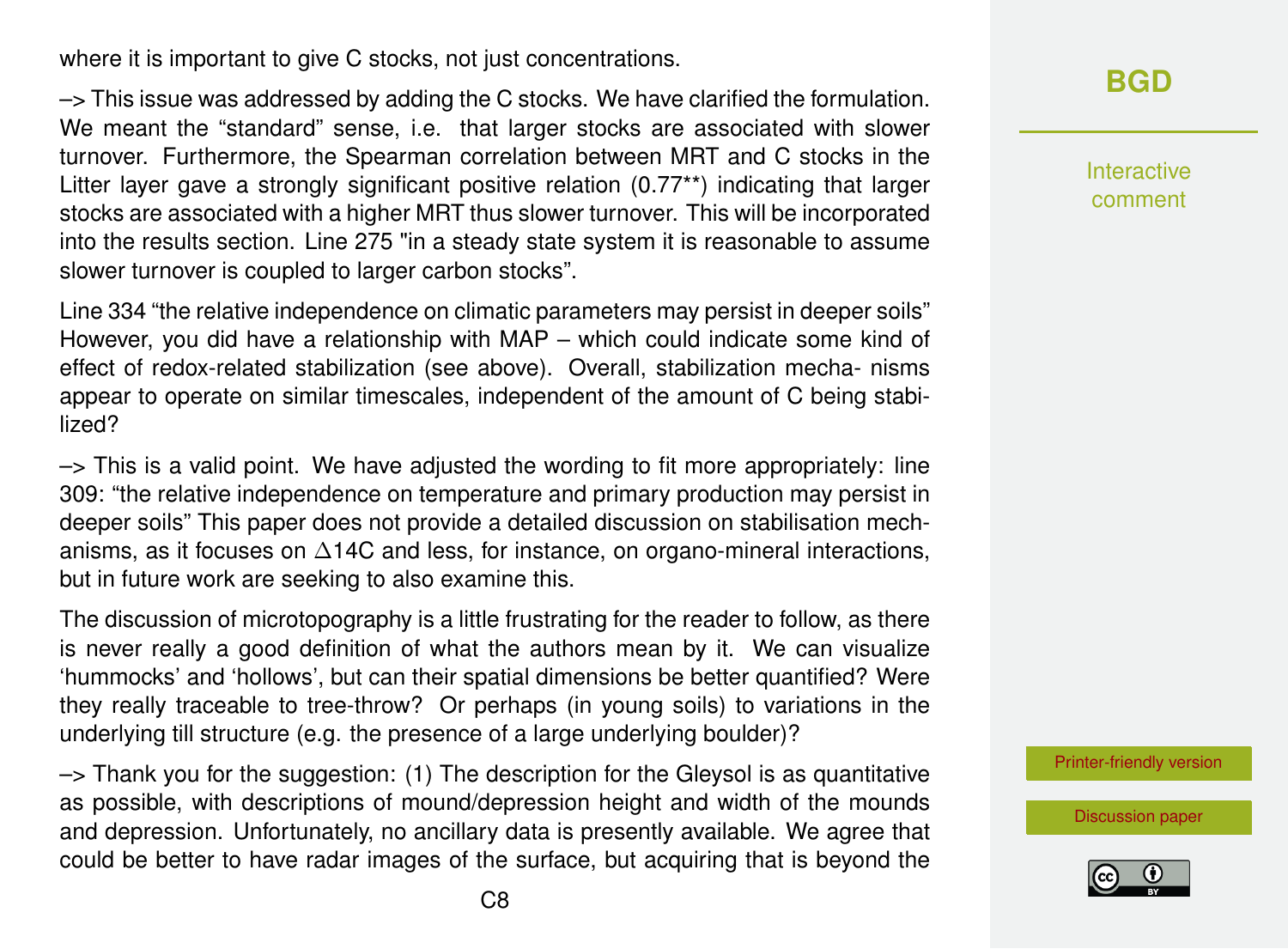scope of our present project. (2) For the Cambisol and Podzol we have curvature plots, which have been added to the appendix. (3) Tree-throw has been observed visually in the field. (4) We do not think variations in till structure play a role as we took numerous cores in 2014 from the same sites and did not see any significant structural variation. Again, however, we can only provide a qualitative indication.

Lines 374-378. How were the semivariograms constructured? Did you try to use a specific depth (e.g. 0-5 cm) or integrated depth profiles (e.g. kgC m-2, or C-weighted mean 14C)? Would it make a difference? (perhaps soil depths also vary, but this was not captured in your sampling scheme..)

 $\rightarrow$  The Semivariograms were only for the 0-5 cm interval because available spatial variability data was most abundant for that depth. For deeper samples, we do not have sufficient data, but this would certainly be interesting to look into in the future.

Lines 386-7. Soils subjected to fluctuating redox conditions might be expected to overall cycle C faster (if the major stabilization mechanisms have to do with Fe-oxides). Also, sampling across mottles (reduced and oxidized Fe) can mix C of quite different ages (see Fimmen et al. 2008)

–> Thank you for the helpful suggestion. Indeed, Fimmen et al (2008) found a positive correlation between changing redox conditions with an increase in C breakdown (especially when Fe is high such as in this site). In our case the intermediate system (mottled) has the oldest signal, which assuming the results of Fimmen (2008) are true, would indicate that this system would be under more stable redox conditions, as opposed to the stronger depression. From the topography and groundwater flow, we can only suppose that the deeper the soil the more permanently it would be submerged, i.e. we would expect the deepest soil to have the most stable redox conditions. However, we do not know enough about the groundwater flow to make any conclusive statements. We do not think it is likely to be a local mottled/non-mottled effect, as the sample is the average over a depth interval and several cores. Given the Fimmen et **[BGD](http://www.biogeosciences-discuss.net/)**

Interactive comment

[Printer-friendly version](http://www.biogeosciences-discuss.net/bg-2015-649/bg-2015-649-AC2-print.pdf)

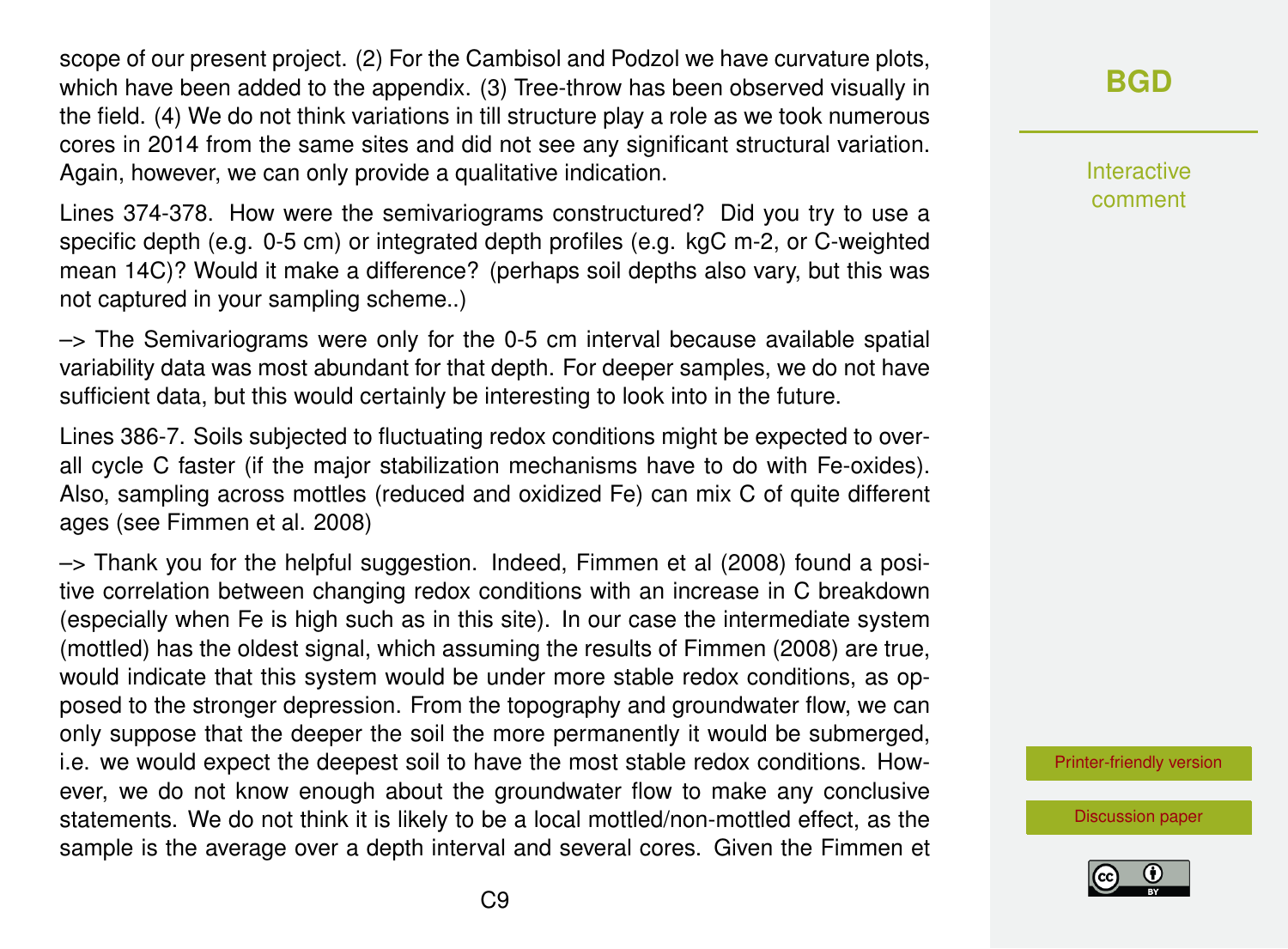al. (2008) results are inconsistent with our results, and that our evidence is too inconclusive to go against their conclusions, we have left this discussion out of this present contribution.

Line 390. "Overall, the geochemical characteristics..." You have mentioned only one indicator, the C/N ratio. This is a good indicator of decomposition in organic layers, but I am not convinced it is so good deeper in the mineral soil (though you are mixing different stabilization mechanisms together, low-density and mineral-associated material). It would be nice to have some factors that more directly relate to stabilization mechanisms themselves (e.g. cation exchange capacity, or surface area; see Lawrence et al. 2015).

–> CEC has been included in the Supplemental Table 1. Unfortunately surface area information is not available, for future work we try to acquire this information.

Lines 408-9. "the speed of C incorporation may be relatively insensitive to changing climate conditions" However all soils had bomb  $C - so$  the speed of C incorporation is relatively fast overall; it is just that it is similarly fast. –> Good point, we have adjusted the wording: line 368 "the speed of C incorporation may be similar and hence relatively insensitive to changing climate conditions."

Also, you do have evidence of sensitivity in the factors that create microtopography (erosion/redox variation) both of which can change with climate conditions. Indeed, potentially, with changing climate, extreme weather events like storms and droughts could be more commonplace, which in turn could induce stronger microtopography by forming rills etc. This remains very speculative however, and from the available data we cannot really say what effect that would have on the long-term cycling of soil carbon, except to point out that increased extreme events may increase erosion. As this remains speculative, we have not incorporated this discussion into the paper. Obtaining data pertinent to this question this would be a valuable line of future research.

Figure 3. Error bars for the vertical axis (%SOC) are not visible – are they small or just

**[BGD](http://www.biogeosciences-discuss.net/)**

Interactive comment

[Printer-friendly version](http://www.biogeosciences-discuss.net/bg-2015-649/bg-2015-649-AC2-print.pdf)